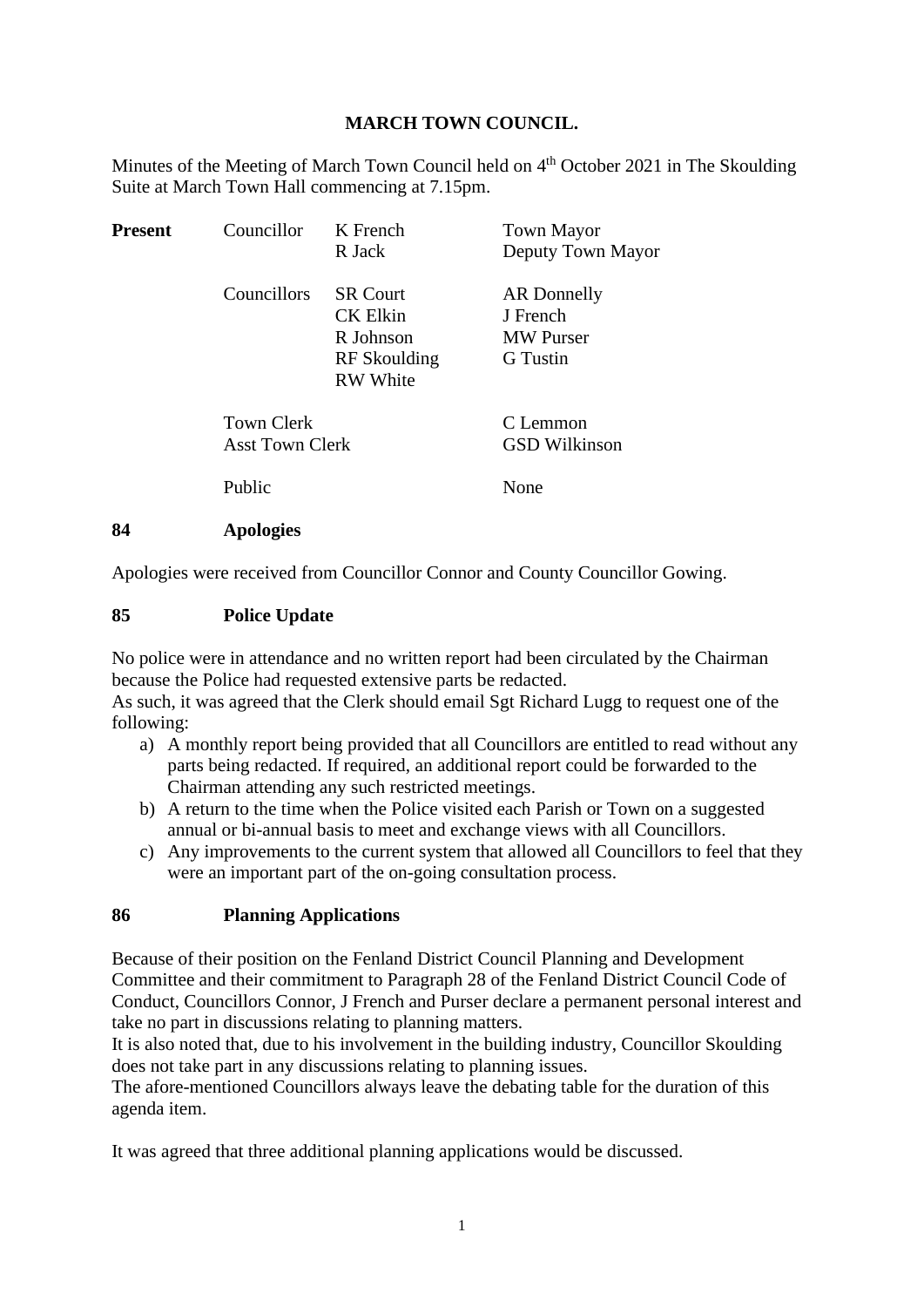| Application<br>Number | Name and address of applicant, details of application,<br>and recommendation of March Town Council                                                                                                                                                                                                                                                                                                                                                                                                                                                             |
|-----------------------|----------------------------------------------------------------------------------------------------------------------------------------------------------------------------------------------------------------------------------------------------------------------------------------------------------------------------------------------------------------------------------------------------------------------------------------------------------------------------------------------------------------------------------------------------------------|
| F/YR21/1013/F         | Innerspace Homes Group Limited c/o Agent (Mr E Durrant,<br>Pegasus Group, Histon).<br>Hybrid Application: Full application to erect 41 x dwellings (1<br>x 2-storey 2-bed, 28 x 2-storey 3-bed and 12 x 2-storey 4-bed)<br>with associated parking, landscaping and a new access, and<br>Outline Application with matters committed in respect of<br>access for the erection of up to 2 x dwellings at Land West of<br>180 to 200 Elm Road, March.<br>Received: 20 September 2021.<br>Reply by: 11 October 2021.<br>Recommend refusal due to over-development. |
| F/YR21/1010/RM        | Mr & Mrs C Grey, 137 Upwell Road, March.<br>Reserved Matters application relating to detailed matters of<br>access, appearance, landscaping, layout and scale (Plot 6 only)<br>pursuant to outline permission F/YR19/0931/O, to erect 1 x<br>dwelling (2-storey 4-bed) with detached garage, and associated<br>works at Land South of 137 Upwell Road, March.<br>Received: 21 September 2021.<br>Reply by: 12 October 2021.<br>Recommend approval.                                                                                                             |
| F/YR21/1011/RM        | Mr & Mrs S Guest, 137 Upwell Road, March.<br>Reserved Matters application relating to detailed matters of<br>access, appearance, landscaping, layout and scale (Plot 4 only)<br>pursuant to outline permission F/YR19/0931/O, to erect 1 x<br>dwelling (2-storey 5-bed) and associated works at Land South<br>of 137 Upwell Road, March.<br>Received: 21 September 2021.<br>Reply by: 12 October 2021.<br>Recommend approval.                                                                                                                                  |
| F/YR21/1040/F         | Mr S Brett, 36 Elwyn Road, March.<br>Erect an extension to existing domestic garage at 36 Elwyn<br>Road, March.<br>Received: 22 September 2021.<br>Reply by: 13 October 2021.<br>Recommend approval.                                                                                                                                                                                                                                                                                                                                                           |
| F/YR21/1052/F         | Mr & Mrs K Veness, 83 Deerfield Road, March.<br>Erect a single-storey rear extension to existing dwelling<br>involving demolition of kitchen/conservatory at 83 Deerfield<br>Road, March.<br>Received: 22 September 2021.<br>Reply by: 13 October 2021.<br>Recommend approval.                                                                                                                                                                                                                                                                                 |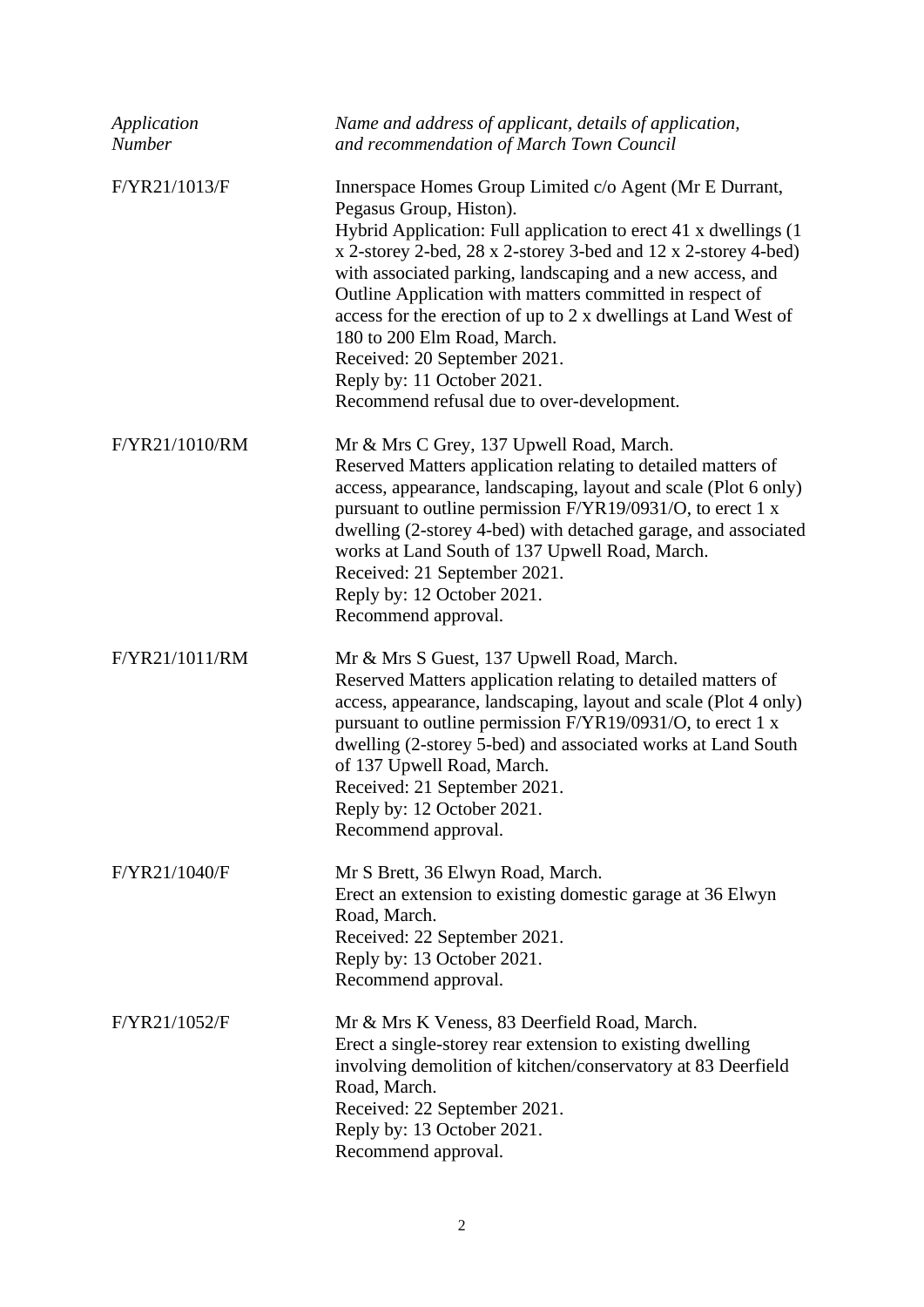| F/YR21/1087/F | Mr & Mrs Gordon Burgess, 124 Elliott Road, March.<br>Erect single-storey side and rear extensions to existing dwelling<br>at 124 Elliott Road, March.<br>Received: 30 September 2021.<br>Reply by: 21 October 2021.<br>Recommend approval.                                                                                                                                                                                                                       |
|---------------|------------------------------------------------------------------------------------------------------------------------------------------------------------------------------------------------------------------------------------------------------------------------------------------------------------------------------------------------------------------------------------------------------------------------------------------------------------------|
| F/YR21/1093/F | Mr D Watson, 20 Ellingham Avenue, March.<br>Erect a 2-storey side extension and front porch canopy,<br>installation of cladding and render to existing dwelling at 20<br>Ellingham Avenue, March.<br>Received: 30 September 2021.<br>Reply by: 21 October 2021.<br>Recommend approval.                                                                                                                                                                           |
| F/YR21/1105/O | Mrs Elizabeth Wilkinson, 8 Steeple View, March.<br>Erect up to 4 x dwellings (outline application with all matters<br>reserved) at Land South and West of Highfield House, Elm<br>Road, March.<br>Received: 1 October 2021.<br>Reply by: 22 October 2021.<br>Since the applicant is his spouse, the Deputy Town Clerk (GSD)<br>Wilkinson) declared a pecuniary interest and left the room<br>whilst this application was being discussed.<br>Recommend approval. |

#### **87 Street Naming**

The developers have requested suggestions for the names of two roads for the development on land north of The Green and north of 145-159 Wisbech Road, March. The following two names were suggested: Hazelnut Close and Pond View.

#### **88 Public Participation**

Since nobody had given the requisite notice to the Clerk to enable them to address the meeting, no public participation took place.

## **89 Minutes of Meetings**

The following Minutes were agreed and signed by the Mayor: Main Council Meeting of 6<sup>th</sup> September 2021. Planning Sub-Committee Meeting of 20<sup>th</sup> September 2021. Christmas Lights Working Party Meeting of 20<sup>th</sup> September 2021.